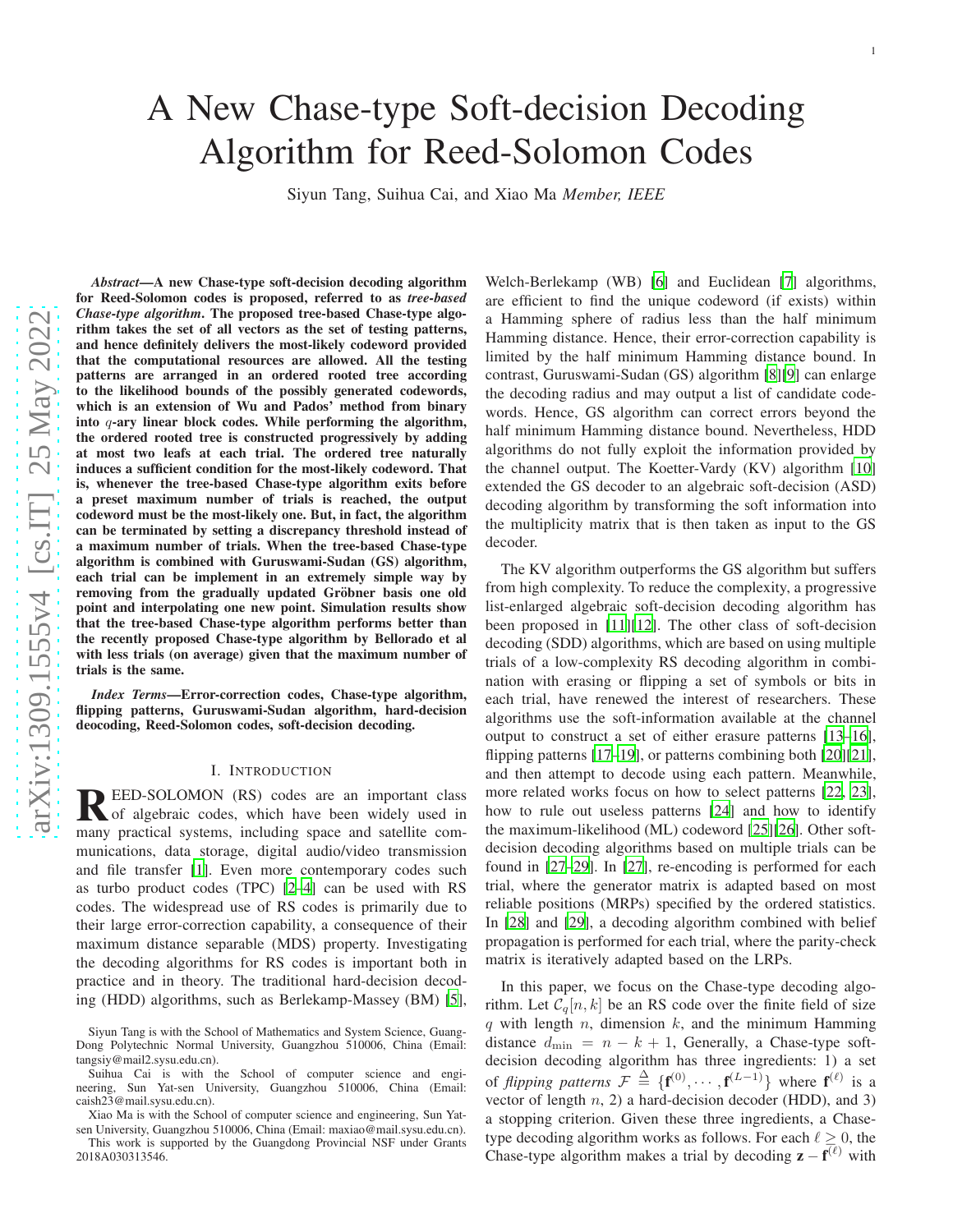the HDD. If the HDD is successful, the output is referred to as a candidate codeword. Once some candidate is found to satisfy the stopping criterion, the algorithm terminates. Otherwise, the algorithm chooses as output the most likely candidate after all flipping patterns in  $F$  are tested.

The Chase-2 decoding algorithm [\[17\]](#page-10-0), which is well known for binary codes, finds the  $t_{\min} \triangleq \lfloor (d_{\min} - 1)/2 \rfloor$  LRPs, and then constructs the commonly-used  $\mathcal F$  by  $2^{t_{\text{min}}}$  flipping patterns combinatorially. Obviously, the straightforward generalization of Chase-2 from binary to nonbinary incurs high complexity especially for large q and  $d_{\min}$ . Later, Wu and Pados [\[18\]](#page-10-12) proposed an adaptive two-stage algorithm for ML/sub-ML decoding, where in the first stage the flipping patterns in  $F$  are constructed dynamically according to their ascending lower bound on the soft discrepancy. With this testing order, the ML codeword is expected to appear earlier. This order also provides a sufficient condition to terminate the algorithm before all flipping patterns are tested. However, Wu and Pados did not show explicitly in [\[18\]](#page-10-12) the way to generate the ordered flipping patterns, especially for nonbinary codes. Next, a low-complexity Chase (LCC) decoding algorithm [\[19\]](#page-10-1) for RS codes, which can achieve better performance-complexity tradeoff, constructs  $2<sup>\eta</sup>$  flipping patterns by first finding  $\eta$  LRPs and then restricts only two most likely symbols at each LRP. For the HDD algorithm required in the Chase-type algorithm, one usually chooses a simple HDD algorithm, such as BM algorithm. In contrast, the LCC algorithm implements the GS decoding algorithm (with multiplicity one) for each trial. This algorithm has a clear advantage when two flipping patterns diverge in only one coordinate, in which case backward interpolation architecture [\[30\]](#page-10-13) and the module basis reduction interpolation technique [\[31](#page-10-14)] can be employed to further reduce the decoding complexity. Because of this, even though the set of erasure patterns designed using rate-distortion theory in [\[16\]](#page-9-12) may slightly outperform the LCC algorithm with the same number of decoding trials, the latter may require lower implementation complexity.

In this paper, we propose to arrange all possible flipping patterns into an ordered rooted tree, which is constructed progressively by adding at most two leafs at each trial. With the aid of the inherent structure of the tree, we devise an efficient algorithm that generates one-by-one upon request flipping patterns according to their soft discrepancy lower bounds. To expedite the decoding, we propose a sufficient condition that generalizes Taiple and Pursley's condition [\[32\]](#page-10-15) to prune some unnecessary sub-trees. In addition, when the new algorithm is combined with the GS algorithm, each trial can be implement in an extremely simple way by removing from the gradually updated Gröbner basis one old point and interpolating one new point. Simulation results show that the proposed algorithm performs better than the LCC algorithm [\[19\]](#page-10-1) with less trials (on average) given that the maximum number of trials is the same. To illustrate the near-optimality of the proposed algorithm in the high signal-to-noise ratio (SNR) region, we also propose a method to simulate performance bounds on the maximum-likelihood decoding (MLD) algorithm.

The rest of this paper is organized as follows. Sec. [II](#page-1-0) defines

the ordered rooted tree of flipping patterns and provides a general framework of the tree-based Chase-type algorithm. In Sec. [III,](#page-4-0) the tree-based Chase-type algorithm is combined with the GS algorithm. Numerical results and further discussion are presented in Sec. [IV.](#page-6-0) Sec. [V](#page-9-13) concludes this paper.

### <span id="page-1-0"></span>II. TESTING ORDER OF FLIPPING PATTERNS

# *A. Basics of RS Codes*

Let  $\mathbb{F}_q \stackrel{\Delta}{=} {\alpha_0, \alpha_1, \cdots, \alpha_{q-1}}$  be the finite field of size q. A codeword of the RS code  $C_q[n, k]$  can be obtained by evaluating a polynomial of degree less than  $k$  over  $n$  distinct points, denoted by  $\mathcal{L} \triangleq \{ \beta_0, \beta_1, \cdots, \beta_{n-1} \} \subseteq \mathbb{F}_q$ . To be precise, the codeword corresponding to a message polynomial  $u(x) = u_0 + u_1 x + \dots + u_{k-1} x^{k-1}$  is given by

 ${\bf c}=(c_0,c_1,\dots,c_{n-1})=(u(\beta_0),u(\beta_1),\dots,u(\beta_{n-1})).$ 

Assume that the codeword  $c$  is transmitted through a memoryless channel, resulting in a received vector

$$
\mathbf{r}=(r_0,r_1,\cdots,r_{n-1}).
$$

The corresponding hard-decision vector is denoted by

$$
\mathbf{z}=(z_0,z_1,\cdots,z_{n-1}),
$$

where  $z_j \triangleq \argmax_{\alpha \in \mathbb{F}_q} \Pr(r_j|\alpha), 0 \leq j \leq n-1$ . Here, we are primarily concerned with additive white Gaussian noise (AWGN) channels. In this scenario, a codeword is modulated into a real signal before transmission and the channel transition probability function  $Pr(r_i | \alpha)$  is replaced by the conditional probability density function.

The *error pattern* is defined by  $e \stackrel{\Delta}{=} z - c$ . A conventional hard-decision decoder (HDD) can be implemented to find the transmitted codeword whenever the Hamming weight  $W_H(e)$ is less than or equal to  $t_{\min} \triangleq \lfloor (n-k)/2 \rfloor$ . The HDD is simple, but it usually causes performance degradation. In particular, it even fails to output a valid codeword if z lies at Hamming distance greater than  $t_{\text{min}}$  from any codeword. An optimal decoding algorithm (to minimize the word error probability when every codeword is transmitted equal-likely) is the *maximum likelihood decoding* (MLD) algorithm, which delivers as output the codeword c that maximizes the loglikelihood metric  $\sum_{j=0}^{n-1} \log \Pr(r_j | c_j)$ . The MLD algorithm is able to decode beyond  $t_{\text{min}}$  errors, however, it is computationally infeasible in general [\[33](#page-10-16)]. A Chase-type soft-decision decoding algorithm trades off between the HDD and the MLD by performing the HDD successively on a set of flipping patterns.

# *B. Minimal Decomposition of Hypothesized Error Patterns*

Similar to [\[34,](#page-10-17) Chapter 3], we introduce the following definitions.

*Definition 1:* Let z be the hard-decision vector. A *hypothesized error pattern* **e** is defined as a vector such that  $z - e$  is a valid codeword.

Notice that z itself is a hypothesized error pattern since z−z is the all-zero codeword. To each component  $e_i = z_i - c_i$ of the hypothesized error pattern, we assign a *soft weight*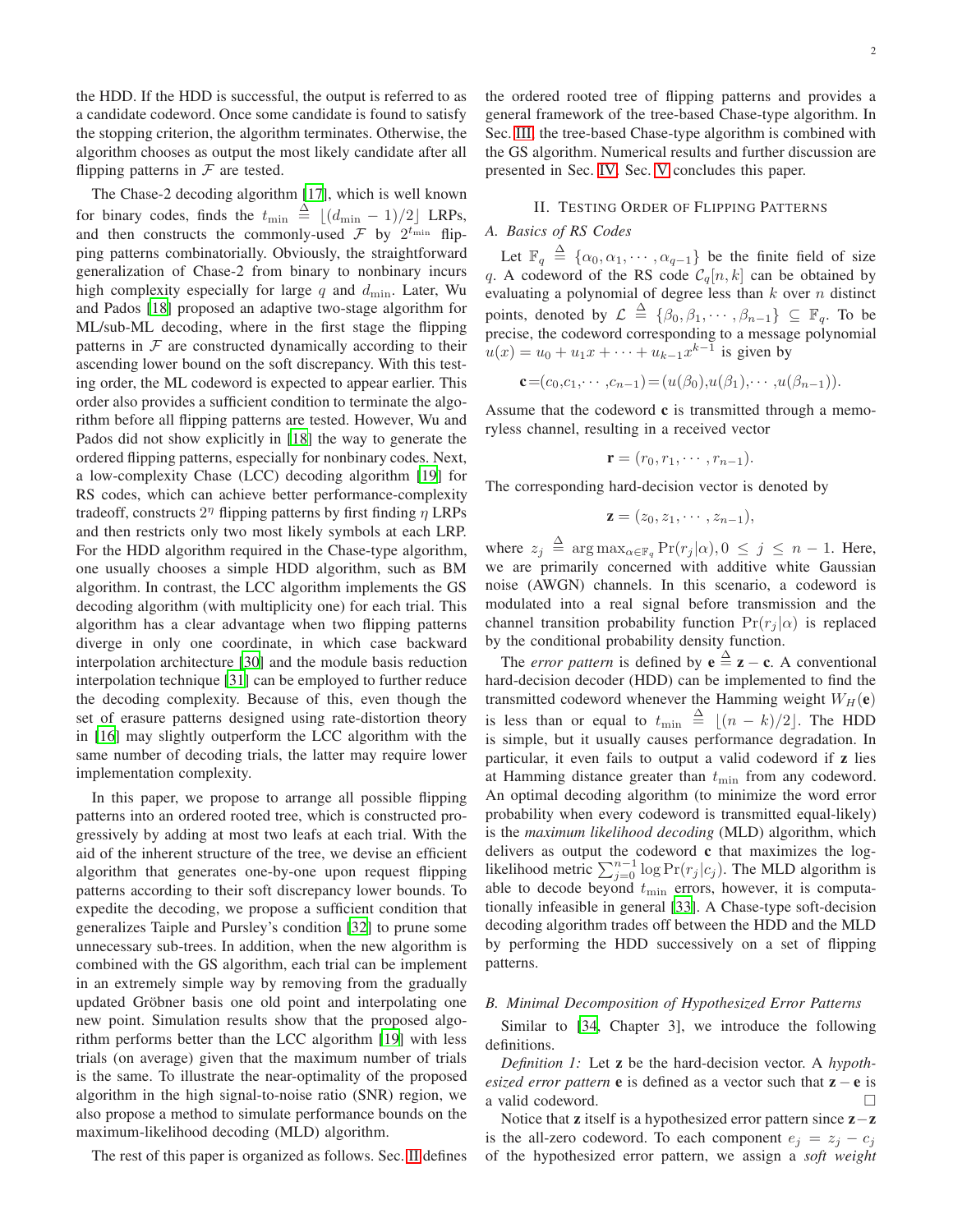$\lambda_j(e_j) \triangleq \log \Pr(r_j|z_j) - \log \Pr(r_j|c_j)$ . The soft weight  $\sum_{j=0}^{n-1} \lambda_j(e_j) = \sum_{j:e_j \neq 0} \lambda_j(e_j)$ . The MLD algorithm can of a hypothesized error pattern **e** is defined as  $\lambda(e)$  = be equivalently described as finding one *lightest* hypothesized error pattern  $e^*$  that minimizes  $\lambda(e)$ .

Since the soft weight of a hypothesized error pattern e is completely determined by its nonzero components, we may simply list all its non-zero components. For clarity, a nonzero component  $e_i$  of **e** is denoted by  $(j, \delta)$  meaning that an error of value  $\delta$  occurs at the j-th coordinate, i.e.,  $e_i = \delta$ . For convenience, we call  $(j, \delta)$  with  $\delta \neq 0$  an *atom*. In the following, we will define a total order over the set of all  $n(q-1)$  atoms. For the purpose of tie-breaking, we define simply a total order over the field  $\mathbb{F}_q$  as  $\alpha_0 < \alpha_1 < \cdots < \alpha_{q-1}$ .

*Definition 2:* We say that  $(j, \delta) \prec (j', \delta')$  if and only if  $\lambda_j(\delta) < \lambda_{j'}(\delta')$  or  $\lambda_j(\delta) = \lambda_{j'}(\delta')$  and  $j < j'$  or  $\lambda_j(\delta) =$  $\lambda_{j'}(\delta'), j = j'$  and  $\delta < \delta'.$ 

With this definition, we can arrange all the  $n(q-1)$  atoms into a chain (denoted by A and referred to as *atom chain*) according to the increasing order. That is,

$$
\mathbf{A} \stackrel{\Delta}{=} [(j_1, \delta_1) \prec (j_2, \delta_2) \prec \cdots \prec (j_{n(q-1)}, \delta_{n(q-1)})]. \tag{1}
$$

The rank of an atom  $(j, \delta)$ , denoted by  $Rank(j, \delta)$ , is defined as its position in the atom chain A.

*Definition 3:* Let f be a nonzero vector. Its *support set* is defined as  $\mathcal{S}(\mathbf{f}) \stackrel{\Delta}{=} \{j : f_j \neq 0\}$ , whose cardinality  $|\mathcal{S}(\mathbf{f})|$  is the Hamming weight  $W_H$  (f) of f. Its lower rank and upper rank are defined as  $R_{\ell}(\mathbf{f}) \triangleq \min_{f_j \neq 0} Rank(j, f_j)$  and  $R_u(\mathbf{f}) \triangleq$  $\max_{f_i \neq 0} Rank(j, f_j)$ , respectively.

<span id="page-2-0"></span>We assume that  $R_{\ell}(\mathbf{0}) = +\infty$  and  $R_u(\mathbf{0}) = -\infty$ .

*Proposition 1:* Any nonzero vector **f** can be represented in a unique way by listing all its nonzero components as

$$
\mathbf{f} \stackrel{\Delta}{=} [(i_1, \gamma_1) \prec (i_2, \gamma_2) \prec \cdots \prec (i_t, \gamma_t)], \tag{2}
$$

where  $t = W_H(\mathbf{f})$ ,  $R_\ell(\mathbf{f}) = Rank(i_1, \gamma_1)$  and  $R_u(\mathbf{f}) =$  $Rank(i_t, \gamma_t)$ .

*Proof:* It is obvious and omitted here.

Proposition [1](#page-2-0) states that any nonzero vector can be viewed as a sub-chain of A. In contrast, any sub-chain of A specifies a nonzero vector *only when* all atoms in the sub-chain have distinct coordinates.

<span id="page-2-1"></span>*Proposition 2:* Any nonzero vector **e** with  $W_H$ (**e**)  $\geq t_{\min}$ can be *uniquely* decomposed as  $\mathbf{e} = \mathbf{f} + \mathbf{g}$  satisfying that  $|\mathcal{S}(\mathbf{g})| = t_{\min}$ ,  $\mathcal{S}(\mathbf{f}) \cap \mathcal{S}(\mathbf{g}) = \emptyset$  and  $R_u(\mathbf{f}) < R_{\ell}(\mathbf{g})$ .

*Proof:* From Proposition [1,](#page-2-0) we have  $e = [(i_1, \gamma_1) \prec$  $\cdots \prec (i_t, \gamma_t)$  where  $t = W_H(e)$ . Then this proposition can be verified by defining  $\mathbf{f} = [(i_1, \gamma_1) \prec \cdots \prec (i_{t-t_{\min}}, \gamma_{t-t_{\min}})]$ and  $\mathbf{g} = [(i_{t-t_{\min}+1}, \gamma_{t-t_{\min}+1}) \prec \cdots \prec (i_t, \gamma_t)].$ П

For a vector **f**, define  $\mathcal{G}(\mathbf{f}) = {\mathbf{g} : |\mathcal{S}(\mathbf{g})| = t_{\min}, \mathcal{S}(\mathbf{f}) \cap$  $S(\mathbf{g}) = \emptyset$ ,  $R_u(\mathbf{f}) < R_{\ell}(\mathbf{g})$ . From Proposition [2,](#page-2-1) any hypothesized error pattern **e** with  $W_H(e) \ge t_{\min}$  can be decomposed as  $e = f + g$  in a unique way such that  $g \in \mathcal{G}(f)$ . This decomposition is referred to as the *minimal decomposition*[1](#page-2-2) , where f is referred to as the *minimal flipping pattern* associated with **e**. In the case when a hypothesized error pattern **e** exists

<span id="page-2-2"></span><sup>1</sup>This terminology comes from the fact as shown in Appendix [A.](#page-9-14)

with  $W_H(e) < t_{\text{min}}$ , we define 0 as the *minimal flipping pattern* associated with e.

For every  $f \in \mathbb{F}_q^n$ , when taking  $z - f$  as an input vector, the HDD either reports a decoding failure or outputs a unique codeword c. In the latter case, we say that the flipping pattern f *generates* the hypothesized error pattern  $\mathbf{e} = \mathbf{z} - \mathbf{c}$ . Actually, any hypothesized error pattern can be generated by many flipping patterns (collectively referred to as equivalence class in [\[35\]](#page-10-18)). Apparently, an efficient algorithm should avoid to test multiple flipping patterns in the same equivalence class. As pointed out in [\[35\]](#page-10-18)[\[24\]](#page-10-6), we have the following proposition.

<span id="page-2-3"></span>*Proposition 3:* Any hypothesized error pattern can be generated by its associated minimal flipping pattern.

*Proof:* It is obvious.

From Proposition [3,](#page-2-3) in principle, we only need to decode all vectors  $z - f$  with the minimal flipping patterns f. Unfortunately, we do not know which flipping patterns are minimal before performing the HDD. Even worse, we do not know whether or not a vector f can generate a hypothesized error pattern before performing the HDD. However, by extending the Proposition 1 in [\[18](#page-10-12)], we have the following theorem, which provides a lower bound on the soft weight of the generated error pattern whenever f is a minimal flipping pattern.

<span id="page-2-4"></span>*Theorem 1:* Let f be a nonzero vector that is the minimal flipping pattern to generate a hypothesized error pattern e. Then  $\lambda(\mathbf{e}) \geq \lambda(\mathbf{f}) + \min_{\mathbf{g} \in \mathcal{G}(\mathbf{f})} \lambda(\mathbf{g}).$ 

*Proof:* For  $W_H(\mathbf{e}) > t_{\text{min}}$ , from Proposition [2,](#page-2-1) we have the minimal decomposition  $\mathbf{e} = \mathbf{f} + \mathbf{g}, \mathbf{g} \in \mathcal{G}(\mathbf{f})$ . Hence,  $\lambda(\mathbf{e}) =$  $\lambda(\mathbf{f}) + \lambda(\mathbf{g}) \geq \lambda(\mathbf{f}) + \min_{\mathbf{g} \in \mathcal{G}(\mathbf{f})} \lambda(\mathbf{g}).$ 

More importantly, the lower bound given in Theorem [1](#page-2-4) is computable for any nonzero vector f without performing the HDD since  $\min_{g \in G(f)} \lambda(g)$  can be calculated using the following greedy algorithm with the help of the atom chain A.

*Algorithm 1:* Greedy Algorithm for Computing  $\min_{\mathbf{g}\in\mathcal{G}(\mathbf{f})}\lambda(\mathbf{g}).$ 

- Input: A nonzero vector f.
- Initialization: Set  $g = 0$ ,  $\lambda(g) = 0$ ,  $W_H(g) = 0$  and  $i = R_u(\mathbf{f}) + 1.$
- Iterations: While  $W_H(\mathbf{g}) < t_{\text{min}}$  and  $i \leq n(q-1)$ , do 1) if  $j_i \notin \mathcal{S}(\mathbf{f} + \mathbf{g})$ , let  $\lambda(\mathbf{g}) \leftarrow \lambda(\mathbf{g}) + \lambda_{j_i}(\delta_i)$ ,  $\mathbf{g} \leftarrow$  $\mathbf{g} + (j_i, \delta_i)$  and  $W_H(\mathbf{g}) \leftarrow W_H(\mathbf{g}) + 1$ . 2)  $i \leftarrow i + 1$ .
- Output: If  $W_H(\mathbf{g}) = t_{\min}$ , output  $\min_{\mathbf{g} \in \mathcal{G}(\mathbf{f})} \lambda(\mathbf{g}) =$  $\lambda(\mathbf{g})$ . Otherwise, we must have  $\mathcal{G}(\mathbf{f}) = \emptyset$ ; in this case, output  $\min_{\mathbf{g} \in \mathcal{G}(\mathbf{f})} \lambda(\mathbf{g}) = +\infty$ .

The correctness of the above greedy algorithm can be argued as follows. Let  $g^*$  be the sub-chain of A found when the algorithm terminates. This sub-chain must be a vector since no two atoms contained in **g**<sup>∗</sup> can have the same coordinate for that each atom  $(j_i, \delta_i)$  is added only when  $j_i \notin S(\mathbf{f} + \mathbf{g})$ . We only need to consider the case when  $\mathcal{G}(\mathbf{f}) \neq \emptyset$ , which is equivalent to saying that all atoms with rank greater than  $R_u(\mathbf{f})$  occupy at least  $t_{\text{min}}$  coordinates. In this case, we must have  $W_H(\mathbf{g}^*) = t_{\text{min}}$ . We then have  $\mathbf{g}^* \in \mathcal{G}(\mathbf{f})$  since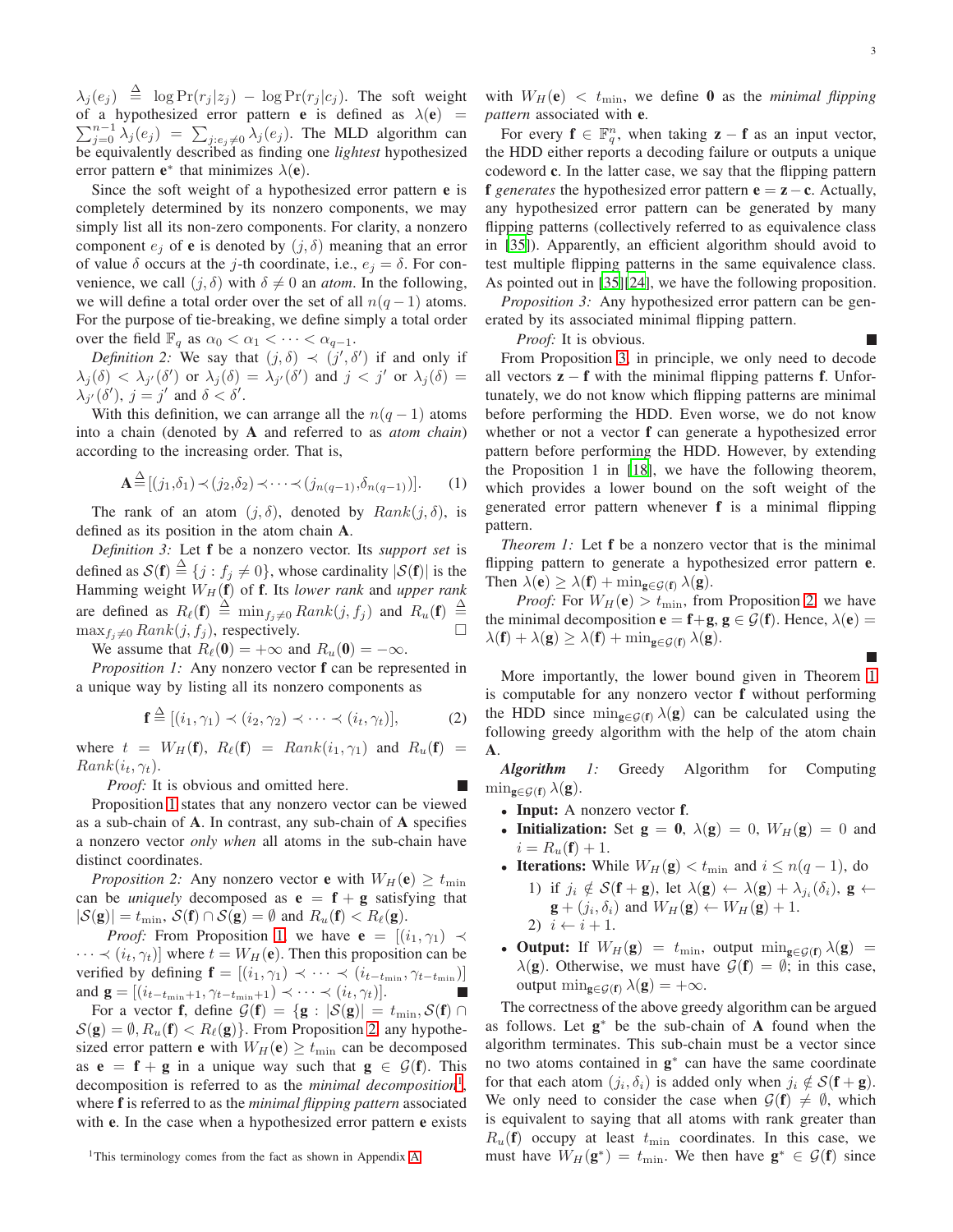$S(\mathbf{f}) \cap S(\mathbf{g}^*) = \emptyset$  and  $R_u(\mathbf{f}) < R_\ell(\mathbf{g}^*)$  for that i begins with  $R_u(\mathbf{f}) + 1$  and each atom  $(j_i, \delta_i)$  is added only when  $j_i \notin S(\mathbf{f} + \mathbf{g})$ . The minimality of  $\lambda(\mathbf{g}^*)$  can be proved by induction on the iterations.

#### *C. Tree of Flipping Patterns*

All flipping patterns are arranged in an ordered rooted tree, denoted by T, as described below.

- T1. The root of the tree is  $f = 0$ , which is located at the 0-th level. For  $i \geq 1$ , the *i*-th level of the tree consists of all nonzero vectors with Hamming weight i.
- T2. A vertex  $f$  at the  $i$ -th level takes as children all vectors from  $\{f + (j, \delta) : (j, \delta) \in \mathbf{A}, Rank(j, \delta) > R_u(f), j \notin$  $S(f)$ , which are arranged at the  $(i+1)$ -th level from left to right with increasing upper ranks. The root has  $n(q-1)$ children. A nonzero vertex **f** has at most  $n(q-1)-R_u(f)$ children.

For each vertex f in T, define

$$
B(\mathbf{f}) \stackrel{\Delta}{=} \begin{cases} \lambda(\mathbf{f}) + \min_{\mathbf{g} \in \mathcal{G}(\mathbf{f})} \lambda(\mathbf{g}), & if \mathcal{G}(\mathbf{f}) \neq \emptyset; \\ +\infty, & otherwise \end{cases} (3)
$$

<span id="page-3-0"></span>*Theorem 2:* Let **f** be a vertex. If exist, let  $f_{\uparrow}$  be its parent,  $f_{\downarrow}$  be one of its children and  $f_{\rightarrow}$  be one of its right-siblings. We have  $B(f) \leq B(f_{\downarrow})$  and  $B(f) \leq B(f_{\rightarrow})$ .

*Proof:* We have  $\lambda(f_{\perp}) > \lambda(f)$  since  $f_{\perp}$  has one more atom than **f**. We also have  $\min_{g \in \mathcal{G}(f_1)} \lambda(g) \geq \min_{g \in \mathcal{G}(f)} \lambda(g)$  since  $\mathcal{G}(\mathbf{f}) \subseteq \mathcal{G}(\mathbf{f})$ . Therefore,  $B(\mathbf{f}) \leq B(\mathbf{f}) \leq B(\mathbf{f})$ .

For a nonzero vertex **f**, we have  $f = f_{\uparrow} + (j, \delta)$  and  $f{f} = f{f} + (j', \delta')$  where  $Rank(j, \delta) < Rank(j', \delta')$ . Hence  $\lambda_j(\delta) \leq \lambda_{j'}(\delta')$ , which implies that  $\lambda(\mathbf{f}) \leq \lambda(\mathbf{f}_\rightarrow)$ . Let  $\mathbf{g}_{\rightarrow} \in$  $\mathcal{G}(\mathbf{f}_{\rightarrow})$  such that  $\lambda(\mathbf{g}_{\rightarrow}) = \min_{\mathbf{g} \in \mathcal{G}(\mathbf{f}_{\rightarrow})} \lambda(\mathbf{g})$ . If  $j \in \mathcal{S}(\mathbf{g}_{\rightarrow})$ , define  $\mathbf{g} = \mathbf{g}_{\rightarrow} - (j, \delta'') + (j', \delta')$ , where  $(j, \delta'')$  is an atom contained in  $\mathbf{g}_{\rightarrow}$ ; otherwise, define  $\mathbf{g} = \mathbf{g}_{\rightarrow}$ . In either case, we can verify that  $g \in \mathcal{G}(f)$  and  $\lambda(g) \leq \lambda(g_{\rightarrow})$ , implying that  $\min_{g \in G(f)} \lambda(g) \leq \min_{g \in G(f)} \lambda(g)$ . Therefore, we have  $B(f) \leq B(f_{\rightarrow}).$ 

*Definition 4:* A subtree T ′ is said to be *sufficient* for the MLD algorithm if the lightest hypothesized error pattern can be generated by some vertex in  $T'$ .

By this definition, we can see that  $T$  is itself sufficient. We can also see that removing all vertexes with Hamming weight greater than  $n-t_{\min}$  does not affect the sufficiency. Generally, we have

<span id="page-3-1"></span>*Theorem 3:* Let e<sup>\*</sup> be an available hypothesized error pattern and **f** be a nonzero vertex such that  $B(f) \ge \lambda(e^*)$ . Then removing the subtree rooted from f does not affect the sufficiency.

*Proof:* If exists, let **e** be a hypothesized error pattern such that  $\lambda(e) < \lambda(e^*)$ . It suffices to prove that e can be generated by some vertex in the remaining subtree. Let h be the minimal flipping pattern associated with e. From Theorem [1,](#page-2-4) we have  $B(\mathbf{h}) \leq \lambda(\mathbf{e}) < \lambda(\mathbf{e}^*) \leq B(\mathbf{f})$ . From Theorem [2,](#page-3-0) **h** is not contained in the subtree rooted from f and hence has not been removed.

Similar to [\[18](#page-10-12)], a total order of all vertexes can be defined as follows.

*Definition 5:* We say that  $f \prec h$  if and only if  $B(f) < B(h)$ or  $B(\mathbf{f}) = B(\mathbf{h})$  and  $W_H(\mathbf{f}) < W_H(\mathbf{h})$  or  $B(\mathbf{f}) = B(\mathbf{h}),$  $W_H(\mathbf{f}) = W_H(\mathbf{h})$  and **f** is located at the left of **h**.

Suppose that we have an efficient algorithm that can generate *one-by-one upon request* all flipping patterns in the following order

$$
\mathcal{F} \stackrel{\Delta}{=} \mathbf{f}^{(0)} \prec \mathbf{f}^{(1)} \prec \cdots \prec \mathbf{f}^{(i)} \prec \cdots \tag{4}
$$

Then we can perform a Chase-type algorithm as follows. For  $i = 0, 1, \dots$ , we perform the HDD by taking  $\mathbf{z} - \mathbf{f}^{(i)}$  as the input. If a hypothesized error pattern e<sup>\*</sup> is found satisfying  $\lambda(e^*) \leq B(\mathbf{f}^{(i)})$ , then the algorithm terminates. Otherwise, the process continues until a preset maximum number of trials is reached. The structure of the tree  $T$  is critical to design such an efficient sorting algorithm. From Theorem [2,](#page-3-0) we know that  $f \prec f_{\downarrow}$  and  $f \prec f_{\rightarrow}$ . Therefore,  $f^{(i)}$  must be either the leftmost child of some  $f^{(j)}$  with  $j < i$  or the following (adjacent) right-sibling of some  $f^{(j)}$  with  $j < i$ . In other words, it is not necessary to consider a flipping pattern f before both its parent and its preceding left-sibling are tested. This motivates the following Chase-type algorithm, referred to as *tree-based Chase-type algorithm*.

*Algorithm 2:* A General Framework of Tree-based Chasetype Algorithm

- Preprocessing: Find the hard-decision vector z; calculate the soft weights of  $n(q - 1)$  atoms; construct the atom chain **A**. Suppose that we have a *linked list*  $\mathcal{F} = \mathbf{f}^{(0)} \prec$  $f^{(1)} \prec f^{(2)} \prec \cdots$ , which is of size at most L and maintained in order during the iterations.
- Initialization:  $\mathcal{F} = 0$ ;  $\ell = 0$ ;  $e^* = z$ .
- Iterations: While  $\ell < L$ , do the following.
	- 1) If  $\lambda(e^*) \leq B(f^{(\ell)})$ , output  $e^*$  and exit the algorithm;
	- 2) Perform the HDD by taking  $z f^{(\ell)}$  as input;
	- 3) In the case when the HDD outputs a hypothesized error pattern **e** such that  $\lambda(\mathbf{e}) < \lambda(\mathbf{e}^*)$ , set  $\mathbf{e}^* = \mathbf{e}$ ;
	- 4) Update the linked list  $\mathcal F$  by inserting (if exist) the left-most child and the following right-sibling of  $f^{(\ell)}$ and removing  $f^{(\ell)}$ ;
	- 5) Increment  $\ell$  by one.

#### Remarks.

- The vector e ∗ can be initialized by any hypothesized error pattern (say obtained by the re-encoding approach) other than **z**. Or, we may leave  $e^*$  uninitialized and set  $\lambda(e^*)$  =  $+\infty$  initially.
- Obviously, the computational complexity of preprocessing step is  $O(n(q-1)\log(n(q-1)))$ . Note that, in each iteration of Algorithm 2, one flipping pattern is removed from  $\mathcal F$  and at most two flipping patterns are inserted into  $\mathcal F$ . Also note that the size of  $\mathcal F$  can be kept as less than or equal to  $L - \ell$  by removing extra tailed flipping patterns. Hence maintaining the linked list  $F$  requires computational complexity of order at most  $O(L \log L)$ , which is consistent with [\[18,](#page-10-12) Theorem 1]. If the algorithm exits within  $L$  iterations, the found hypothesized error pattern must be the lightest one.
- The above algorithm is an extension of this process, which is referred to as LB ascending search in [\[18\]](#page-10-12)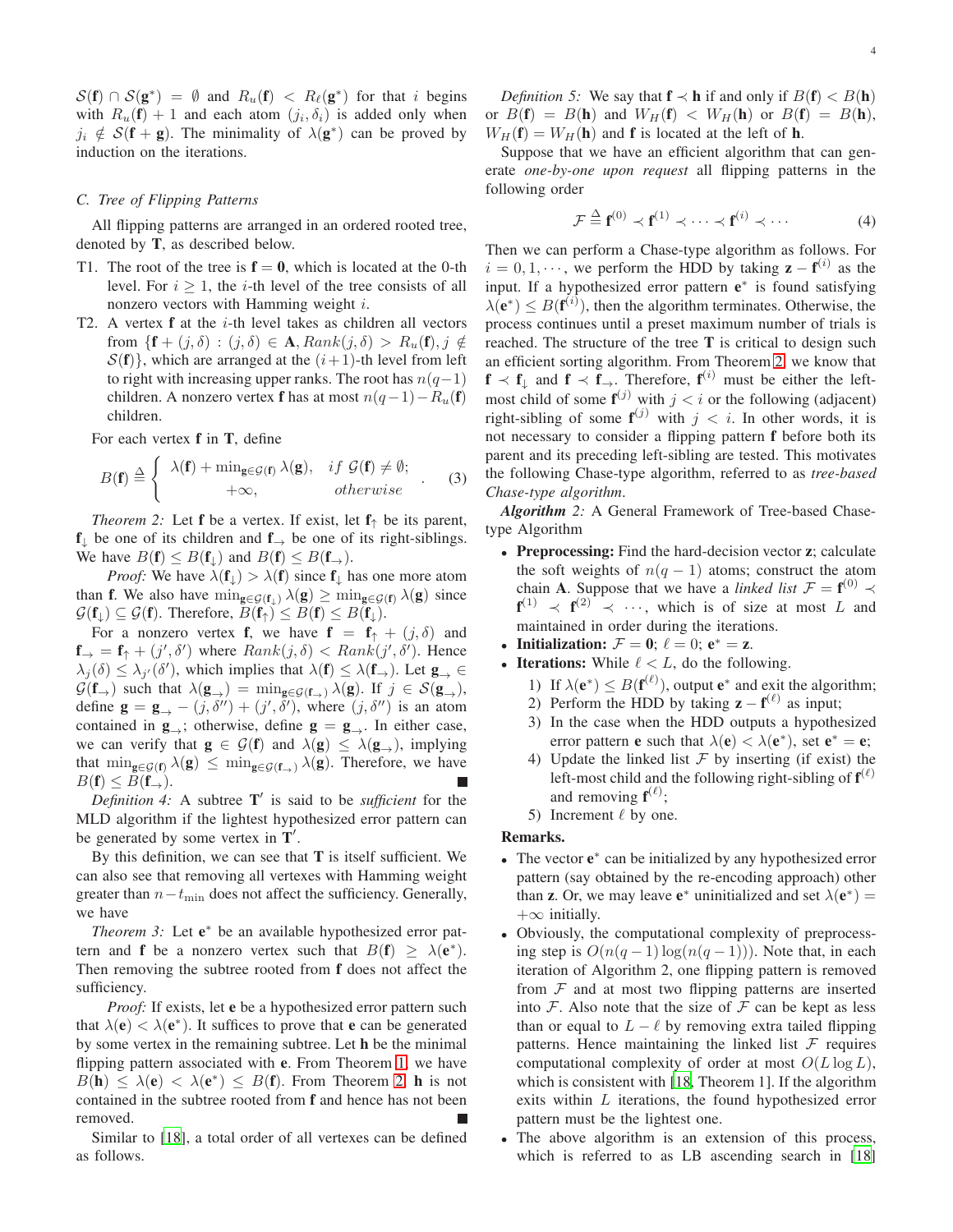and that is the optimal searching order in the sense that the HDD approaches rapidly the ML codeword, i.e., the lightest error pattern. During the iterations, sufficient conditions in [\[25\]](#page-10-7) or Lemma 1 in [\[26\]](#page-10-8) for  $q$ -ary RS codes (see the corrected form in [\[36](#page-10-19)]) can also be used to identify the lightest error pattern. The lemma is rephrased as follows.

<span id="page-4-1"></span>*Theorem 4:* If an error pattern e<sup>∗</sup> satisfies

$$
\lambda(\mathbf{e}^*) \le B_0(\mathbf{e}^*) \stackrel{\Delta}{=} \min_{\mathbf{e} \in \mathcal{E}(\mathbf{e}^*)} \lambda(\mathbf{e}),\tag{5}
$$

where  $\mathcal{E}(\mathbf{e}^*) = {\mathbf{e} : \mathcal{S}(\mathbf{e}^*) \cap \mathcal{S}(\mathbf{e}) = \emptyset, |\mathcal{S}(\mathbf{e})| = d_{\min}}$  $W_H(e^*)$ . Then there exists no error pattern which is lighter than  $e^*$ .

*Proof:* Let **e** be a hypothesized error pattern. Since any two hypothesized error patterns must have Hamming distance at least  $d_{\min}$ , we have  $\lambda(\mathbf{e}) = \sum_{j \in S(\mathbf{e}^*)} \lambda(e_j) +$  $\sum_{j \notin S(e^*)} \lambda(e_j) \geq \sum_{j \notin S(e^*)} \lambda(e_j) \geq \min_{e \in \mathcal{E}(e^*)} \lambda(e).$ Note that the bound  $B_0(e^*)$  can be calculated by a greedy

algorithm similar to Algorithm 1.

# <span id="page-4-0"></span>III. THE TREE-BASED CHASE-TYPE GS ALGORITHM

From the framework of the tree-based Chase-type algorithm, we see that the flipping pattern at the  $\ell$ -th trial diverges from its parent (which has been tested at the *i*-th trial for some  $i < l$ ) in one coordinate. This property admits a low-complexity decoding algorithm if GS algorithm is implemented with multiplicity one and initialized Gröbner basis  $\{1, y\}$ . Let  $\deg_y(Q)$  be the y-degree of Q and  $deg_{1,k-1}(Q)$  be the  $(1, k - 1)$ -weighted degree of Q.

*Proposition 4:* Let **f** be a flipping pattern and  $Q(f) \triangleq$  ${Q^{(0)}(x, y), Q^{(1)}(x, y)}$  be the Gröbner basis for the  $\mathbb{F}_q[x]$ module  $\{Q(x,y) : Q(\beta_i, z_i - f_i) = 0, 0 \le i \le n 1, \deg_y(Q) \leq 1$ . Then  $\mathcal{Q}(\mathbf{f})$  can be found from  $\mathcal{Q}(\mathbf{f})$  by backward interpolation and forward interpolation.

*Proof:* Denote the two polynomials in the Gröbner basis  $Q(\mathbf{f}_{\uparrow})$  by  $Q^{(l)}(x,y) = q_0^{(l)}(x) + q_1^{(l)}(x)y, l \in \{0,1\}$ . Let the right-most atom of **f** is  $(j, \delta)$  which is the only atom contained in **f** but not in  $f_$ <sup> $\dagger$ </sup>. We need to update  $\mathcal{Q}(f_)$  by removing the point  $(\beta_j, z_j)$  and interpolating the point  $(\beta_j, z_j - \delta)$ . This can be done according to the following steps, as shown in [\[37\]](#page-10-20).

- Use backward interpolation to eliminate the point  $(\beta_i, z_i)$ of  $\mathcal{Q}(\mathbf{f}_\uparrow)$ :
	- 1) Compute  $q_1^{(l)}(\beta_j)$  for  $l = 0, 1$ ; let  $\mu =$ 1  $\arg\min_l \{ \deg_{1,k-1}(Q^{(l)}) \ : \ q^{(l)}_1(\beta_j) \ \neq \ 0) \};$  let  $\nu = 1 - \mu;$

2) If 
$$
q_1^{(\nu)}(\beta_j) \neq 0
$$
, then  $Q^{(\nu)}(x, y) \leftarrow$   
\n $q_1^{(\mu)}(\beta_j)Q^{(\nu)}(x, y) - q_1^{(\nu)}(\beta_j)Q^{(\mu)}(x, y);$ 

- 3)  $Q^{(\nu)}(x,y) \quad \leftarrow \quad Q^{(\nu)}(x,y)/(x \beta_j)$  and  $Q^{(\mu)}(x,y) \leftarrow Q^{(\mu)}(x,y)$ ;
- Use forward interpolation (Kötter's algorithm) to add the point  $(\beta_i, z_i - \delta)$ :
	- 1) Compute  $Q^{(l)}(\beta_j, z_j \delta)(l = 0, 1)$ ; let  $\mu =$  $\arg \min_l (\deg_{1,k-1}(Q^{(l)}) : Q^{(l)}(\beta_j, z_j - \delta) \neq 0);$ let  $\nu = 1 - \mu$ ;

2) 
$$
Q^{(\nu)}(x, y) \leftarrow Q^{(\mu)}(\beta_j, z_j - \delta)Q^{(\nu)}(x, y) - Q^{(\nu)}(\beta_j, z_j - \delta)Q^{(\mu)}(x, y);
$$
  
3)  $Q^{(\mu)}(x, y) \leftarrow Q^{(\mu)}(x, y)(x - \beta_j).$ 

To summarize, from  $Q(f<sub>†</sub>)$ , we can obtain  $Q(f)$  =  ${Q^{(\mu)}(x, y), Q^{(\nu)}(x, y)}$  efficiently.

The main result of this section is the following tree-based Chase-type GS decoding algorithm for RS codes.

*Algorithm 3:* Tree-based Chase-type GS Decoding Algorithm for RS Codes

• Preprocessing: Upon on receiving the vector **r**, find the hard-decision vector z; compute the soft weights of all atoms; construct the atom chain A.

# • Initialization:

- 1)  $\mathcal{F} = \mathbf{0}$ ;  $\ell = 0$ ;  $\mathbf{e}^* = \mathbf{z}$ ;  $u^*(x) = 0$ ;
- 2) Input z to the GS algorithm with multiplicity one and initialized Gröbner basis  $\{1, y\}$ , resulting in  $\mathcal{Q}(\mathbf{0});$
- 3) Factorize the minimal polynomial in  $Q(0)$ . If a message polynomial  $u(x)$  is found, find  $\mathbf{e} = \mathbf{z} - \mathbf{c}$ , where c is the codeword corresponding to  $u(x)$ ; if  $\lambda(\mathbf{e}) < \lambda(\mathbf{e}^*)$ , set  $\mathbf{e}^* = \mathbf{e}$  and  $u^*(x) = u(x)$ ; if, additionally,  $\lambda(e) \leq B_0(e)$ , output  $u(x)$  and exit the algorithm;
- 4) Insert  $\mathbf{0}_{\perp}$  (the left-most child of f) into F and remove 0 from F; set  $Q(\mathbf{0}_{\perp}) = Q(\mathbf{0});$
- 5) Set  $\ell = 1$ .
- Iterations: While  $\ell < L$ , do the following.
	- 1) Set  $f = f^{(\ell)}$ ; if  $\lambda(e^*) \leq B(f)$ , output  $u^*(x)$  and exit the algorithm;
	- 2) Let  $(j, \delta)$  be the right-most atom of **f**. Update  $Q(f)$ by removing the point  $(\beta_j, z_j)$  and interpolating the point  $(\beta_i, \delta)$ ;
	- 3) Factorize the minimal polynomial in  $Q(f)$ . If a message polynomial  $u(x)$  is found, find  $\mathbf{e} = \mathbf{z} - \mathbf{c}$ , where c is the codeword corresponding to  $u(x)$ ; if  $\lambda(\mathbf{e}) < \lambda(\mathbf{e}^*)$ , set  $\mathbf{e}^* = \mathbf{e}$  and  $u^*(x) = u(x)$ ; if, additionally,  $\lambda(e) \leq B_0(e)$ , output  $u(x)$  and exit the algorithm;
	- 4) Insert (if exist)  $f_{\perp}$  (the left-most child of f) and  $f \rightarrow$  (the following right-sibling of f) into F; set  $Q(\mathbf{f}) = Q(\mathbf{f})$  and  $Q(\mathbf{f}_{\rightarrow}) = Q(\mathbf{f}_{\uparrow})$ ; remove  $\mathbf{f}^{(\ell)}$ from the linked list  $F$ ;
	- 5) Increment  $\ell$  by one.

# Remark.

- It is worth pointing out that the factorization step in Algorithm 3 can be implemented in a simple way as shown in [\[38\]](#page-10-21). Let  $q_0(x) + q_1(x)y$  be the polynomial to be factorized. If  $q_1(x)$  divides  $q_0(x)$ , set  $u(x) =$  $-q_0(x)/q_1(x)$ . If  $deg(u(x)) < k, u(x)$  is a valid message polynomial.
- Note that, to use the backward interpolation techniques in Algorithm 3, besides maintaining the linked list  $\mathcal{F}$ , we have to reserve these interpolation polynomials corresponding to their parents. Since the size of  $\mathcal F$  can be kept as less than or equal to  $L-\ell$  by removing extra tailed flipping patterns, maintaining the linked list  $\mathcal F$  requires extra reservation at most  $O((L - \ell)n)$ . By observing the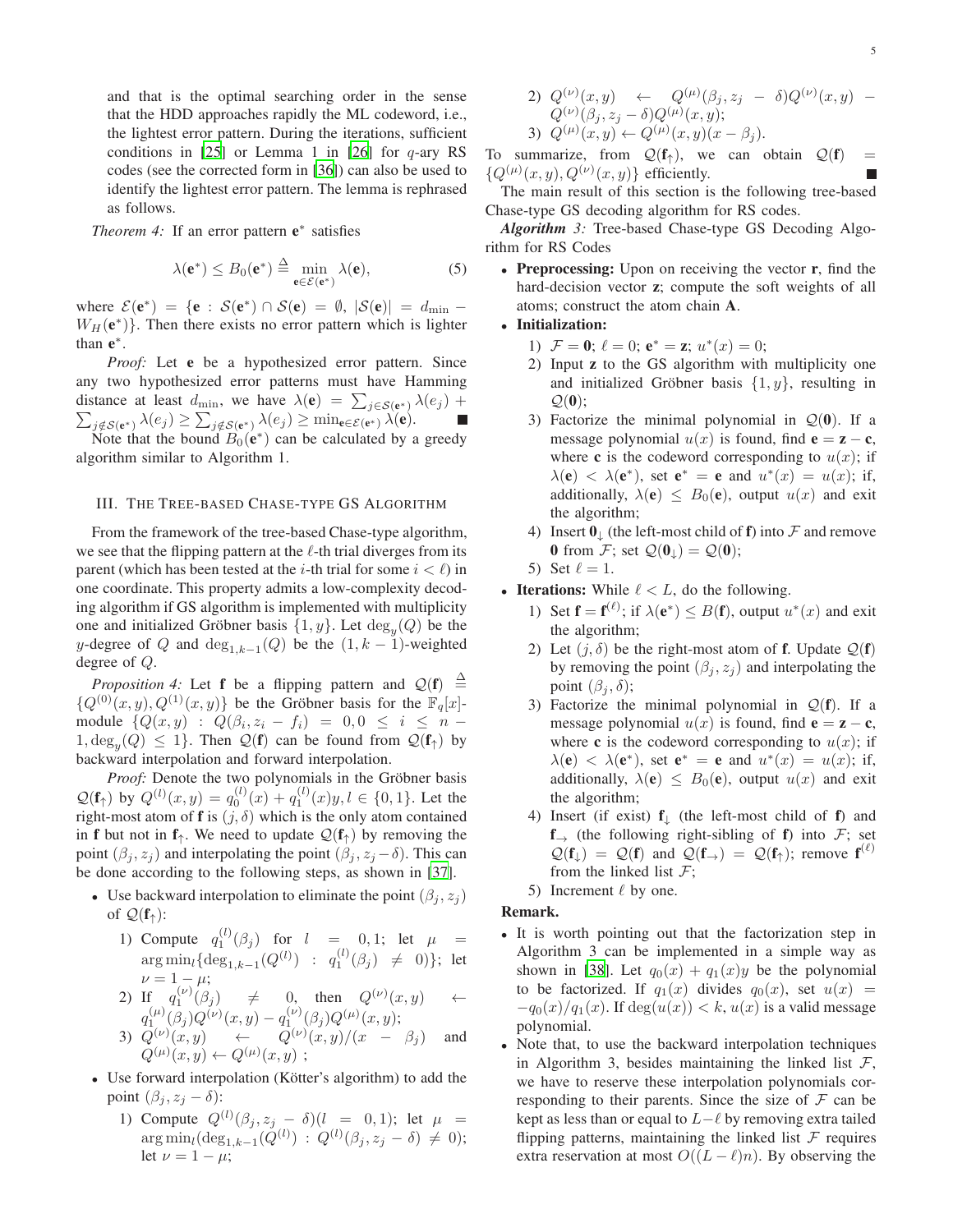step 2) and 3) in backward and forward interpolation, we can conclude that its complexity is roughly  $O(n)$  at each iteration.

To illustrate clearly the construction of the tree T as well as the tree-based Chase-type GS decoding algorithm, we give below an example.

*Example 1:* Consider the RS code  $C_5[4,2]$  over  $\mathbb{F}_5$  =  $\{0, 1, 2, 3, 4\}$  with  $t_{\min} = 1$ . Let the message polynomial  $u(x) = 1 + 2x$  and  $\mathcal{L} = \{0, 1, 2, 3\}$ . Then the codeword  ${\bf c} = (u(0), u(1), u(2), u(3)) = (1, 3, 0, 2)$ . Let **r** be the received vector from a memoryless channel that specifies the following log-likelihood matrix

$$
\Pi = [\pi_{i,j}] = \begin{bmatrix} -2.44 & -1.41 & -1.37 & -1.45 \\ -1.20 & -1.87 & -3.24 & -2.18 \\ -2.76 & -1.50 & -1.22 & -1.56 \\ -2.32 & -1.63 & -2.64 & -1.48 \\ -1.45 & -2.35 & -1.81 & -1.77 \end{bmatrix},
$$

where  $\pi_{i,j} = \log \Pr(r_j | i)$  for  $0 \le i \le 4$  and  $0 \le j \le 3$ .

The tree-based Chase-type GS decoding algorithm with  $L =$ 16 is performed as follows.

*Preprocessing:* Given the log-likelihood matrix Π, find the hard-decision vector  $z = (1, 0, 2, 0)$ . Find the soft weights of all atoms, which can be arranged as

$$
\Lambda = [\lambda_{i,j}] = \left[ \begin{array}{cccc} 1.24 & 0.94 & 2.02 & 0.32 \\ 0.25 & 0.22 & 0.15 & 0.03 \\ 1.12 & 0.09 & 0.59 & 0.11 \\ 1.56 & 0.46 & 1.42 & 0.73 \end{array} \right],
$$

where  $\lambda_{i,j} = \lambda_j(i) = \log \Pr(r_j | z_j) - \log \Pr(r_j | z_j - i)$  is the soft weight of atom  $(j, i)$  for  $1 \le i \le 4$  and  $0 \le j \le 3$ . Given Λ, all the 16 atoms can be arranged into the atom chain  $A = [(3, 2) \prec (1, 3) \prec (3, 3) \prec (2, 2) \prec (1, 2) \prec (0, 2) \prec$  $(3, 1) \prec (1, 4) \prec (2, 3) \prec (3, 4) \prec (1, 1) \prec (0, 3) \prec (0, 1) \prec$  $(2, 4) \prec (0, 4) \prec (2, 1)$ .

*Initialization:*

- 1)  $\mathcal{F} = 0$ ;  $\ell = 0$ ;  $e^* = z = (1, 0, 2, 0)$ ;  $\lambda(e^*) = 1.39$ ;  $u^*(x) = 0;$
- 2) input  $z = (1, 0, 2, 0)$  to the GS decoder and obtain  $\mathcal{Q}(\mathbf{0}) = \{4 + 2x + x^2 + 3x^3 + (1 + 3x)y, 1 + 2x +$  $2x^2 + (4+x)y$ ;
- 3) factorize  $1 + 2x + 2x^2 + (4 + x)y$ ; since  $1 + 2x + 2x^2$ is divisible by  $4 + x$ , find a valid message polynomial  $u(x) = 1 + 3x$ , which generates the codeword  $c = (1, 4, 2, 0);$  obtain  $e = z - c = (0, 1, 0, 0)$  and  $\lambda(e) = 0.94$ ; since  $\lambda(e) < \lambda(e^*)$ , we set  $e^* = (0, 1, 0, 0)$ and  $u^*(x) = u(x)$ ; since  $\lambda(e) > B_0(e) (= 0.18)$ , the algorithm continues;
- 4) insert  $(3, 2)$  (the left-most child of 0) into  $\mathcal F$  as shown in Fig. [1-](#page-5-0)(1) and remove 0 from F; set  $\mathcal{Q}(\mathbf{0}_{\downarrow}) = \mathcal{Q}(\mathbf{0});$ at this step, the linked list  $\mathcal{F} = \begin{bmatrix} 0 < 0 \\ 0 < 0 \end{bmatrix}$  with  $\mathbf{f}^{(1)} =$ |{z} removed

$$
(3, 2);
$$

5) set  $\ell = 1$ ;

*Iterations:* While  $\ell < 16$ , do

When  $\ell = 1$ ,

- 1) set  $f = f^{(1)} = (3, 2)$ ; since  $\lambda(e^*) = 0.94 > B(f) = 0.12$ , the algorithm continues;
- 2) since the right-most atom of **f** is  $(3, 2)$ , update  $Q(f)$ by removing  $(3, 0)$  and interpolating  $(3, 3)$  and obtain



<span id="page-5-0"></span>Fig. 1. An example of constructing progressively the tree of flipping patterns.

$$
Q(\mathbf{f}) = \{4 + 2x + x^2 + 3x^3 + (1 + 3x)y, 4 + 4x + 2x^2 + (1 + 2x)y\};
$$

- 3) factorize  $4 + 4x + 2x^2 + (1 + 2x)y$ ; since  $4 + 4x + 2x^2$ is divisible by  $1 + 2x$ , find a valid message polynomial  $u(x) = 1 + 4x$ , which generates the codeword  $c = (1, 0, 4, 3)$ ; obtain  $e = z - c = (0, 0, 3, 2)$  and compute  $\lambda(\mathbf{e}) = 0.62$ ; since  $\lambda(\mathbf{e}) < \lambda(\mathbf{e}^*)$  (= 0.94), we set  $e^* = (0, 0, 3, 2)$  and  $u^*(x) = u(x)$ ; since  $\lambda(\mathbf{e}) > B_0(\mathbf{e})$  (= 0.09), the algorithm continues;
- 4) insert  $f_{\downarrow} = f + (1, 3)$  and  $f_{\rightarrow} = (1, 3)$  into F as shown in Fig. [1-](#page-5-0)(2); set  $Q(f_{\perp}) = Q(f)$  and  $Q(f_{\rightarrow}) = Q(0);$ remove  $f^{(1)}$  from the linked list  $F$ ; at this step, the linked list  $\mathcal{F} = \mathbf{0} \prec \mathbf{f}^{(1)} \prec \mathbf{f}^{(2)} \prec \mathbf{f}^{(1)} + (1, 3)$ , where  $\mathbf{f}^{(2)} =$ removed removed  $(1, 3);$

5) set 
$$
\ell = 2
$$
.

When  $\ell = 2$ ,

- 1) set  $f = f^{(2)} = (1, 3)$ ; since  $\lambda(e^*) = 0.62 > B(f) = 0.20$ , the algorithm continues;
- 2) since the right-most atom of **f** is  $(1,3)$ , update  $Q(f)$ by removing  $(1, 0)$  and interpolating  $(1, 2)$  and obtain  $Q(f) = \{3x^2 + 4x^3 + 4xy, 1 + 2x + 2x^2 + (4+x)y\};$
- 3) factorize  $1 + 2x + 2x^2 + (4 + x)y$ ; since  $1 + 2x + 2x^2$ is divisible by  $4 + x$ , find a valid message polynomial  $u(x) = 1 + 3x$ , which generates the codeword  $c = (1, 4, 2, 0);$  obtain  $e = z - c = (0, 1, 0, 0)$  and  $\lambda(\mathbf{e}) = 0.94$ ; since  $\lambda(\mathbf{e}) \geq \lambda(\mathbf{e}^*)$  (= 0.62), updating  $\mathbf{e}^*$ and  $u^*(x)$  are not required;
- 4) insert  $f_{\downarrow} = f + (3, 3)$  and  $f_{\rightarrow} = (3, 3)$  into F as shown in Fig. [1-](#page-5-0)(3); set  $\mathcal{Q}(\mathbf{f}_{\perp}) = \mathcal{Q}(\mathbf{f})$  and  $\mathcal{Q}(\mathbf{f}_{\rightarrow}) = \mathcal{Q}(\mathbf{0});$ remove  $f^{(2)}$  from the linked list  $F$ ; at this step, the linked list  $\mathcal{F} = \mathbf{0} \prec \mathbf{f}^{(1)} \prec \mathbf{f}^{(2)} \prec \mathbf{f}^{(3)} \prec \mathbf{f}^{(1)} + (1, 3) \prec \mathbf{f}^{(2)} +$  ${\rm removed}$ <br>
here  ${\bf f}^{(3)} = (3,3);$  $(3, 3)$

3, 3), where 
$$
f^{(0)} = (3, 3);
$$
  
at  $\ell = 3$ .

 $5)$  set When  $\ell = 3$ ,

> 1) set  $f = f^{(3)} = (3, 3)$ ; since  $\lambda(e^*) = 0.62 > B(f) = 0.26$ , the algorithm continues;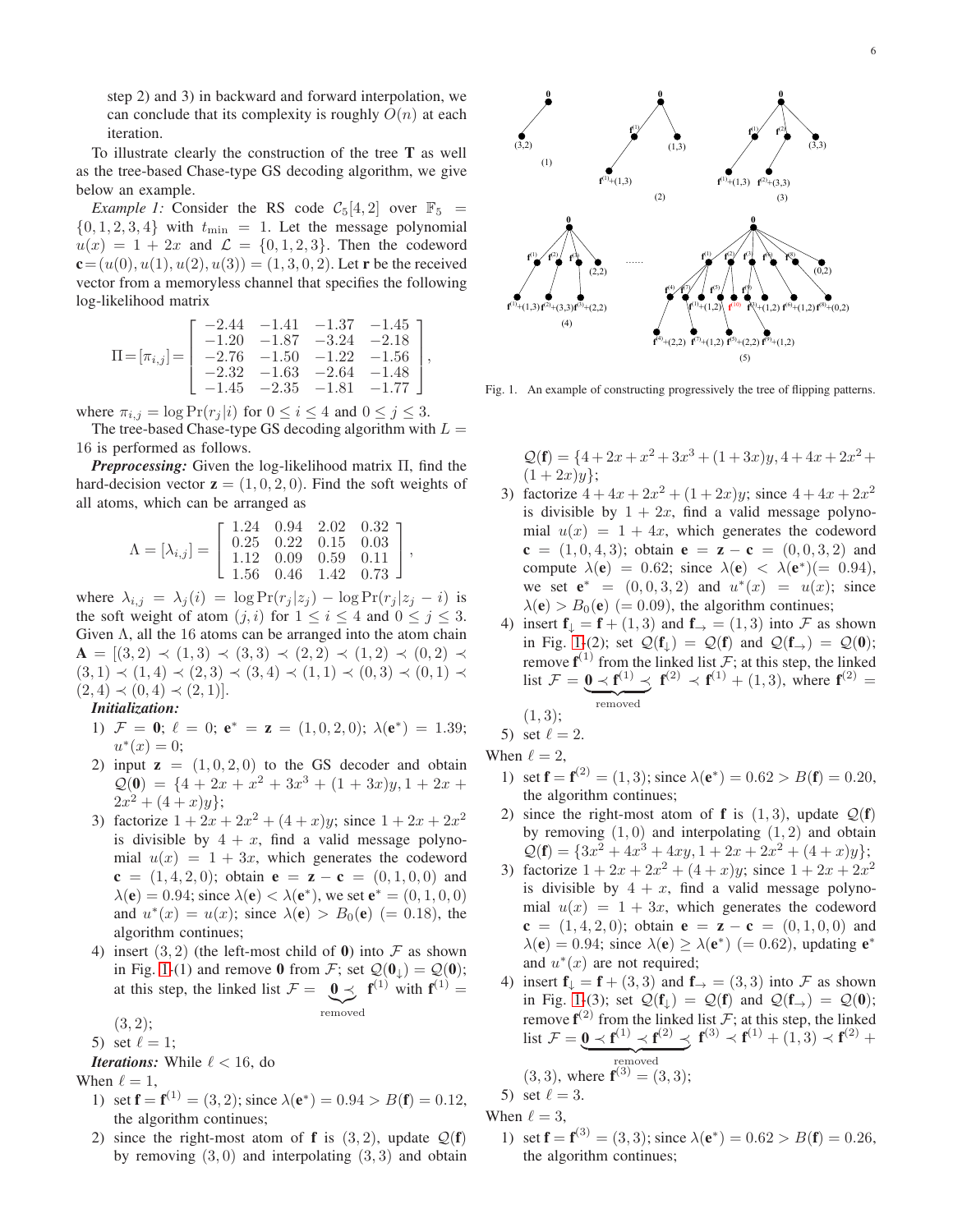- 2) since the right-most atom of **f** is  $(3, 3)$ , update  $Q(f)$ by removing  $(3, 0)$  and interpolating  $(3, 2)$  and obtain  $Q(\mathbf{f}) = \{2 + 3x^2 + 3y, 2 + x^2 + 2x^3 + (3 + x + x^2)y\};$
- 3) factorize  $2 + 3x^2 + 3y$ ; no candidate codeword is found at this step;
- 4) insert  $f_{\downarrow} = f + (2, 2)$  and  $f_{\rightarrow} = (2, 2)$  into F as shown in Fig. [1-](#page-5-0)(4); set  $Q(f_{\perp}) = Q(f)$  and  $Q(f_{\rightarrow}) = Q(0);$ remove  $f^{(3)}$  from the linked list  $F$ ; at this step, the linked list  $\mathcal{F} = \mathbf{0} \prec \mathbf{f}^{(1)} \prec \mathbf{f}^{(2)} \prec \mathbf{f}^{(3)} \prec \mathbf{f}^{(4)} \prec \mathbf{f}^{(2)} + (3,3) \prec$ removed  $(2, 2) \prec f^{(3)} + (2, 2)$ , where  $f^{(4)} = f^{(1)} + (1, 3) = (3, 2) +$  $(1, 3);$ 5) set  $\ell = 4$ . .

$$
\vdots \\
$$

When  $\ell = 9$ ,

- 1) set  $f = f^{(9)} = (3,3) + (2,2)$ ; since  $\lambda(e^*) = 0.62$  <  $B(f) = 0.48$ , the algorithm continues;
- 2) since the right-most atom of **f** is  $(2, 2)$ , update  $Q(f)$ by removing  $(2, 2)$  and interpolating  $(2, 0)$  and obtain  $Q(\mathbf{f}) = \{3 + 2x + 3x^2 + 2x^3 + (2+x)y, 2+2x+x^2 +$  $(3+2x)y$ ;
- 3) factorize  $2+2x+x^2+(3+2x)y$ ; since  $2+2x+x^2$  is divisible by  $3 + 2x$ , find a valid message polynomial  $u(x) =$  $1 + 2x$ , which generates the codeword  $\mathbf{c} = (1, 3, 0, 2);$ obtain **e** = **z** – **c** =  $(0, 2, 2, 3)$  and  $\lambda(\mathbf{e}) = 0.48$ ; since  $\lambda(e) < \lambda(e^*)(= 0.62)$ , set  $e^* = (0, 2, 2, 3)$  and  $u^*(x) = u(x)$ ; since  $\lambda(\mathbf{e}) > B_0(\mathbf{e})$  (= 0), the algorithm continues;
- 4) insert  $f_{\downarrow} = f + (1, 2)$  and  $f_{\rightarrow} = (3, 3) + (1, 2)$  into F as shown in Fig. [1-](#page-5-0)(5); set  $Q(f)$  =  $Q(f)$  and  $\mathcal{Q}(\mathbf{f}_{\rightarrow}) = \mathcal{Q}(\mathbf{f}_{\uparrow})$  with  $\mathbf{f}_{\uparrow} = (3,3)$ ; remove  $\mathbf{f}^{(9)}$  from the linked list  $F$ ; at this step, the linked list  $F =$  $\mathbf{0} \prec \mathbf{f}^{(1)} \prec \cdots \prec \mathbf{f}^{(9)} \prec \mathbf{f}^{(10)} \prec \mathbf{f}^{(1)} + (1,2) \prec \cdots \prec$ removed

 $f^{(8)} + (0, 2)$ , where  $f^{(10)} = f^{(2)} + (2, 2) = (1, 3) + (2, 2);$ 5) update  $\ell = 10$ .

When  $\ell = 10$ ,

1) set  $f = f^{(10)} = (1,3) + (2,2)$ ; since  $\lambda(e^*) = 0.48$  <  $B(f) = 0.49$ , output  $u^*(x) = 1 + 2x$  and exit the algorithm.

 $\Box$ 

# <span id="page-6-0"></span>IV. NUMERICAL RESULTS AND FURTHER DISCUSSIONS

In this section, we compare the proposed tree-based Chasetype GS (TCGS) decoding algorithm with the LCC decoding algorithm [\[19](#page-10-1)]. We take the LCC decoding algorithm as a benchmark since the TCGS algorithm is similar to the LCC algorithm with the exception of the set of flipping patterns and the testing orders. In all examples, messages are encoded by RS codes and then transmitted over additive white Gaussian noise (AWGN) channels with binary phase shift keying (BPSK) modulation. The performance is measured by the frame error rate (FER), while the complexity is measured in terms of the average testing numbers. For a fair and reasonable comparison, we assume that these two algorithms perform the same maximum number of trials, that is,  $L = 2<sup>\eta</sup>$ .



<span id="page-6-1"></span>Fig. 2. Performance of the tree-based Chase-type decoding of the RS code  $C_{16}[15, 11]$ .



<span id="page-6-2"></span>Fig. 3. Complexity of the tree-based Chase-type decoding of the RS code  $C_{16}[15, 11]$ .

The LCC decoding algorithm takes Theorem [4](#page-4-1) as the early stopping criterion, while the TCGS decoding algorithm takes both Theorem [3](#page-3-1) and Theorem [4](#page-4-1) as the early stopping criteria. Notice that Theorem [3](#page-3-1) is one inherent feature of the TCGS algorithm, which does not apply to the LCC algorithm. For reference, the performance of the GMD decoding algorithm and that of the theoretical KV decoding algorithm (with an infinite interpolation multiplicity) are also given.

#### *A. Numerical Results*

*Example 2:* Consider the RS code  $C_{16}[15, 11]$  over  $\mathbb{F}_{16}$  with  $t_{\text{min}} = 2$ . The performance curves are shown in Fig. [2.](#page-6-1) We can see that the TCGS algorithm performs slightly better than the LCC algorithm. As  $L = 2<sup>\eta</sup>$  increases, the gap becomes larger. At FER =  $10^{-5}$ , the TCGS algorithm with  $L = 256$ outperforms the LCC algorithm (with  $\eta = 8$ ) and the GMD algorithm by 0.2 dB and 2.0 dB, respectively. Also note that,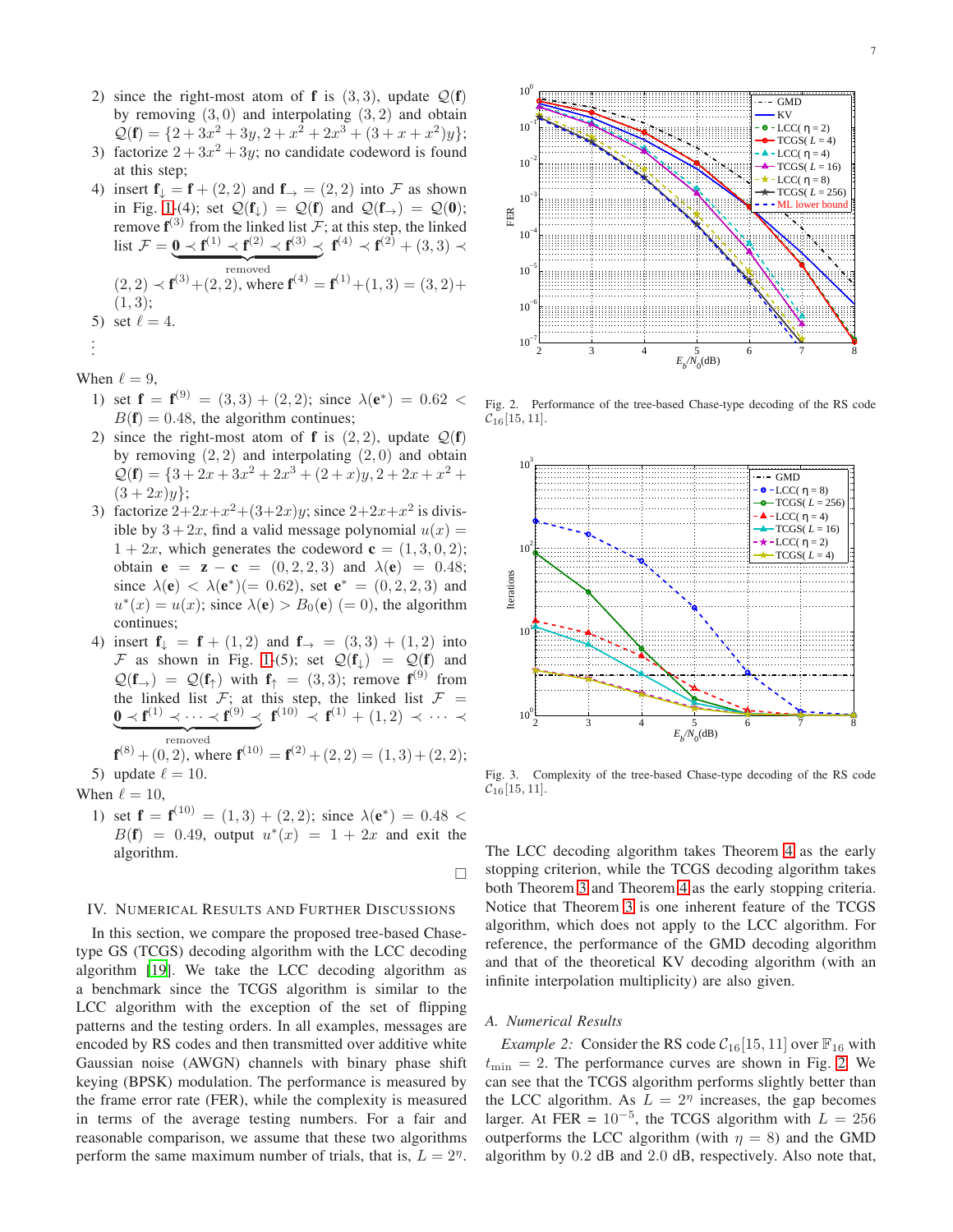

<span id="page-7-0"></span>Fig. 4. Performance of the tree-based Chase-type decoding of the RS code  $C_{32}[31, 25]$ .



<span id="page-7-1"></span>Fig. 5. Complexity of the tree-based Chase-type decoding of the RS code  $C_{32}[31, 25]$ .



<span id="page-7-2"></span>Fig. 6. Performance of the tree-based Chase-type decoding of the RS code  $C_{64}[63, 55]$ .



<span id="page-7-3"></span>Fig. 7. Complexity of the tree-based Chase-type decoding of the RS code  $C_{64}[63, 55]$ .

even with small number of trials, the TCGS algorithm can be superior to the KV algorithm.

The average iterations are shown in Fig. [3.](#page-6-2) It can be seen that the average decoding complexity of both the TCGS and the LCC algorithms decreases as the SNR increases. The TCGS algorithm requires less average iterations than the LCC algorithm. Furthermore, the average iterations required for the TCGS algorithm are even less than those for the GMD algorithm when  $SNR \geq 5.0$  dB.

*Example 3:* Consider the RS code  $C_{32}[31, 25]$  over  $\mathbb{F}_{32}$  with  $t_{\text{min}} = 3$ . The performance curves are shown in Fig. [4.](#page-7-0) We can see that the TCGS algorithm performs slightly better than the LCC algorithm. As  $L = 2<sup>\eta</sup>$  increases, the gap becomes larger. At FER =  $10^{-5}$ , the TCGS algorithm with  $L = 256$ outperforms the LCC algorithm (with  $\eta = 8$ ) and the GMD algorithm by 0.25 dB and 1.5 dB, respectively. Also note that, even with small number of trials, the TCGS algorithm can be superior to the KV algorithm.

The average iterations are shown in Fig. [5.](#page-7-1) It can be seen that the average decoding complexity of both the TCGS and the LCC algorithms decreases as the SNR increases. The TCGS algorithm requires less average iterations than the LCC algorithm. Furthermore, the average iterations required for the TCGS algorithm are even less than those for the GMD algorithm when  $SNR \geq 5.25$  dB.

*Example 4:* Consider the RS code  $C_{64}$ [63, 55] over  $\mathbb{F}_{64}$  with  $t_{\text{min}} = 4$ . The performance curves are shown in Fig. [6.](#page-7-2) We can see that the TCGS algorithm performs slightly better than the LCC algorithm. As  $L = 2<sup>\eta</sup>$  increases, the gap becomes larger. At FER =  $10^{-5}$ , the TCGS algorithm with  $L = 512$ outperforms the LCC algorithm (with  $\eta = 9$ ) and the GMD algorithm by 0.2 dB and 1.2 dB, respectively. Also note that, even with small number of trials, the TCGS algorithm can be superior to the KV algorithm.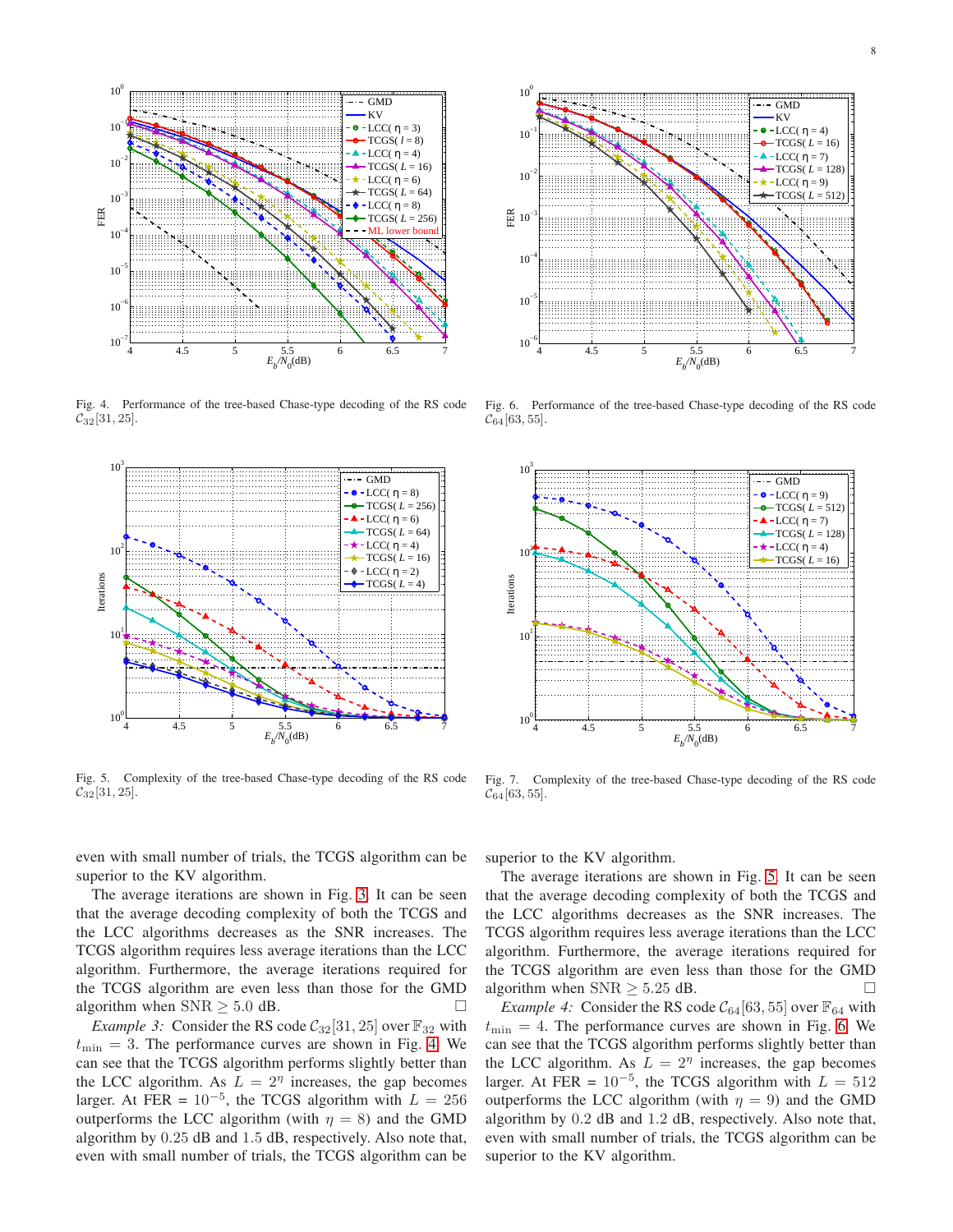The average iterations are shown in Fig. [7.](#page-7-3) It can be seen that the average decoding complexity of both the TCGS and the LCC algorithms decreases as the SNR increases. The TCGS algorithm requires less average iterations than the LCC algorithm. Furthermore, the average iterations required for the TCGS algorithm are even less than those for the GMD algorithm when  $SNR \geq 5.75$  dB.

#### *B. Complexity Analysis*

In summary, we have compared by simulation the treebased Chase-type GS (TCGS) decoding algorithm with the LCC decoding algorithm, showing that the TCGS algorithm has a better performance and requires less trials for a given maximum testing number. We will not argue that the proposed algorithm has lower complexity since it is difficult to make such a comparison. The difficulty lies in that, although the interpolation process in the finite field is simple, the proposed algorithm requires pre-processing and evaluating the lower bound for each flipping pattern in the real field. As mentioned above, the computation of preprocessing step is  $O(n(q-1)\log(n(q-1)))$ , and to maintain the linked list  $F$  requires computational complexity of order at most  $O(L \log L)$ . For each iteration, compared to the ordered rooted tree generation, the complexity is dominated by the HDD of L testing patterns.

Although a detailed analysis of the computational complexity of the total decoding process is difficult, the upper bound on the number of finite field arithmetic operations (i.e., additions and multiplications) for decoding one codeword frame can be provide to measure the decoding complexity. According to literature [\[12](#page-9-10)] [\[19](#page-10-1)], complexity bounds for interpolation and factorization are given as follows:

$$
\mathbb{C}_{int} \le 2n^2 + 2n(L-1) \tag{6}
$$

$$
\mathbb{C}_{fac} \le knL\tag{7}
$$

By replacing  $L$  with  $2<sup>\eta</sup>$ , the above complexity bounds are also the maximum computational cost of the LCC algorithm. By summing the maximum number of finite field arithmetic operations required for each step of GMD [\[14](#page-9-15)], we obtain the following bound:

$$
\mathbb{C}_{GMD} \le (n^2 + (n - k)(7n - 4k) + n)(\lfloor (n - k)/2 \rfloor + 1) \tag{8}
$$

In TABLE [I,](#page-8-0) we present a complexity comparison of GMD and TCGS decoding for the following codes:  $C_{16}[15, 11], C_{32}[31, 25], C_{64}[63, 55]$ . We give results of  $L =$ 4, 16, because these values of L provide a significant performance gain over GMD without a large increase in complexity. As can be seen, TCGS or LCC decoding even perform better than GMD with less complexity when  $L \leq 4$  or  $\eta \leq 2$ .

Moreover, the proposed algorithm have the figure of merits as discussed in the following subsections.

# *C. Further Discussions*

To compare with the rate-distortion approach used in [\[16](#page-9-12)], in Fig. [8,](#page-8-1) we also consider 256ASD-3(RDE,11) algorithm of [\[16](#page-9-12)], in which the ASD decoding is performed  $2^{11}$  times,

<span id="page-8-0"></span>TABLE I UPPER BOUND ON THE NUMBER OF FINITE FIELD ARITHMETIC OPERATIONS TO DECODE A SINGLE FRAME FOR GMD AND TCGS DECODING

| ALGORITHM      | $C_{16}$ | $C_{32}$ [31, 25 | $\mathcal{C}_{64}[63, 55]$ |
|----------------|----------|------------------|----------------------------|
| <b>GMD</b>     | 1452     | 6664             | 29000                      |
| $TCGS(L = 4)$  | 1200     | 5208             | 22176                      |
| $TCGS(L = 16)$ | 540      |                  | 55268                      |



<span id="page-8-1"></span>Fig. 8. Performance of the tree-based Chase-type decoding of the RS code  $\mathcal{C}_{256}[255, 239]$ .

and for each time the computational complexity of the ASD algorithm is roughly  $O(n^2)$  [\[38\]](#page-10-21). When  $\eta = 11$ , the TCGS algorithm has the same maximum number of decoding trials as 256ASD-3(RDE,11) algorithm. Although the former has a little worse performance than the latter, the former requires both less decoding complexity per trial and less average iterations than the latter.

Most existed Chase-type algorithms set a combinatorial number as the maximum testing number. In contrast, the proposed algorithm can take any positive integer as the maximum testing number. Even better, we can set a threshold of the soft weight to terminate the algorithm, that searches the most-likely codeword within an Euclidean sphere rather than a Hamming sphere. The larger the soft discrepancy threshold, the smaller the performance loss. This TCGS algorithm presents a method to simulate the ML lower bound, which is very similar to the one introduced in [\[17\]](#page-10-0). If the transmitted codeword is less likely than the estimated codeword from the TCGS decoder, then the ML decoder will surely make an error in this instance as well. We count such instances to generate the lower bound. The ML lower bounds are shown in both Fig. [2](#page-6-1) and Fig. [4.](#page-7-0) In Fig. [2,](#page-6-1) we see that, for  $C_{16}[15, 11]$ , the performance of TCGS with  $L = 256$  is very close to the ML lower bound. While for  $C_{32}[31, 25]$ , the performance of TCGS with  $L = 256$ is about 0.7 dB away from the ML lower bound in Fig. [4.](#page-7-0) In the simulation, we observe that, frequently, the maximum likelihood candidate occurs much earlier than it is identified. This suggests us to improve the sufficient condition further, as stimulates our future work.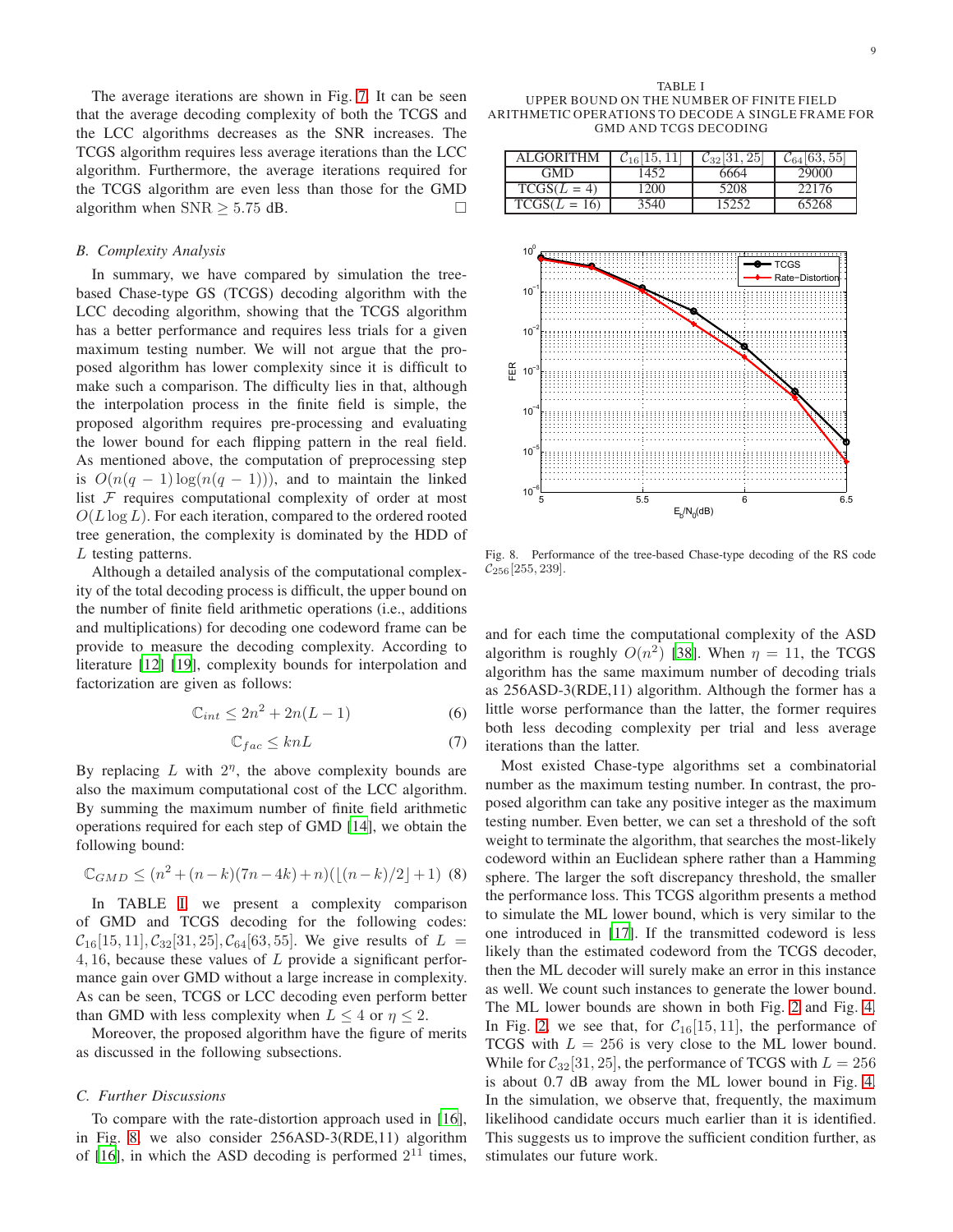#### V. CONCLUSIONS

<span id="page-9-13"></span>In this paper, we have presented a new Chase-type softdecision decoding algorithm for RS codes. The key to develop such an algorithm is the arrangement of all possible flipping patterns in an ordered rooted tree according to the associated lower bounds on their soft weights. With this tree, all flipping patterns can be sorted in a serial manner, which reduces the complexity efficiently when combining with the presented sufficient conditions for optimality. Simulation results show that the proposed tree-based Chase-type algorithm performs well even with less trials on average.

#### ACKNOWLEDGMENT

The authors are grateful to Mr. Yuan Zhu and Dr. Li Chen for useful discussions.

# <span id="page-9-14"></span>APPENDIX A

# THE MINIMALITY OF THE MINIMAL DECOMPOSITION

There are exactly  $q^k$  hypothesized error patterns, which collectively form a coset of the code,  $\mathcal{E} = {\bf{e}} = {\bf{z}} - {\bf{c}} : {\bf{c}} \in \mathcal{C}$ . For every  $f \in \mathbb{F}_q^n$ , when taking  $z - f$  as an input vector, the conventional HDD either reports a decoding failure or outputs a unique codeword c. In the latter case, we say that the flipping pattern **f** *generates* the hypothesized error pattern  $e = z - c$ . It can be verified that there exist  $\sum_{0 \le t \le t_{\text{min}}} {n \choose t} q^t$  flipping patterns that can generate the same hypothesized error pattern. In fact, for each  $e \in \mathcal{E}$ , define  $\mathcal{F}(e) = \{f : e = f + g, W_H(g) \leq$  $t_{\text{min}}$ , which consists of all flipping patterns that generate **e**.

*Proposition 5:* Let **e** be a hypothesized error pattern and f be its associated minimal flipping pattern. Then  $f \in \mathcal{F}(e)$ ,  $\lambda(\mathbf{f}) = \min_{\mathbf{h} \in \mathcal{F}(\mathbf{e})} \lambda(\mathbf{h})$  and  $R_u(\mathbf{f}) = \min_{\mathbf{h} \in \mathcal{F}(\mathbf{e})} R_u(\mathbf{h})$ .

*Proof:* Since **e** is a hypothesized error pattern,  $c = z - e$ is a codeword, which can definitely be found whenever the HDD takes as input a vector  $\mathbf{c} + \mathbf{g}$  with  $W_H(\mathbf{g}) \le t_{\text{min}}$ . That is, e can be generated by taking  $z - h$  (with  $h = e - g$ ) as the input to the HDD. Let  $f \in \mathcal{F}(e)$  be a flipping pattern such that  $\lambda(f) = \min_{h \in \mathcal{F}(e)} \lambda(h)$ . It suffices to prove that, for  $W_H(\mathbf{e}) > t_{\text{min}}$  and  $\mathbf{e} = \mathbf{f} + \mathbf{g}$ , we have  $\mathbf{g} \in \mathcal{G}(\mathbf{f})$ , i. e.,  $|S(\mathbf{g})| = t_{\min}$ ,  $S(\mathbf{f}) \bigcap S(\mathbf{g}) = \emptyset$  and  $R_u(\mathbf{f}) < R_{\ell}(\mathbf{g})$ . This can be proved by contradiction.

Suppose that  $|S(g)| < t_{\min}$ . Let  $(i_1, \gamma_1)$  be a nonzero component of **f**. Then **e** can also be generated by  $f - (i_1, \gamma_1)$ , whose soft weight is less than that of f, a contradiction to the definition of f.

Suppose that  $S(f) \bigcap S(g) \neq \emptyset$ . Let  $i_1 \in S(f) \bigcap S(g)$  and  $(i_1, \gamma_1)$  be the nonzero component of **f**. Then **e** can also be generated by  $f - (i_1, \gamma_1)$ , whose soft weight is less than that of f, a contradiction to the definition of f.

Obviously,  $R_u(\mathbf{f}) \neq R_{\ell}(\mathbf{g})$  since their support sets have no common coordinates. Suppose that  $R_u(\mathbf{f}) > R_{\ell}(\mathbf{g})$ . Let  $(i_1, \gamma_1)$  be the atom with rank  $R_u(\mathbf{f})$  and  $(i_2, \gamma_2)$  be the atom with rank  $R_{\ell}(\mathbf{g})$ . Then **e** can also be generated by  $\mathbf{f}-(i_1, \gamma_1)+$  $(i_2, \gamma_2)$ , whose soft weight is less than that of **f**, a contradiction to the definition of f.

## **REFERENCES**

- <span id="page-9-0"></span>[1] D. J. Costello Jr., J. Hagenauer, H. Imai, and S. B. Wicker, "Applications of error-control coding," *IEEE Trans. Inform. Theory*, vol. 44, no. 6, pp. 2531–2560, 1998.
- <span id="page-9-1"></span>[2] A. Al-Dweik, S. L. Goff, and B. Sharif, "A hybrid decoder for block turbo codes," *IEEE Transactions on Communications*, vol. 57, no. 5, pp. 1229–1232, May 2009.
- [3] A. J. Al-Dweik and B. S. Sharif, "Non-sequential decoding algorithm for hard iterative turbo product codes - [transactions letters]," *IEEE Transactions on Communications*, vol. 57, no. 6, pp. 1545–1549, Jun. 2009.
- <span id="page-9-2"></span>[4] ——, "Closed-chains error correction technique for turbo product codes," *IEEE Transactions on Communications*, vol. 59, no. 3, pp. 632–638, May 2011.
- <span id="page-9-3"></span>[5] E. R. Berlekamp, "Nonbinary BCH decoding," *IEEE Trans. Inform. Theory*, vol. IT-14, p. 242, 1968.
- <span id="page-9-4"></span>[6] L. Welch and E. R. Berlekamp, "Error correction for algebraic block codes," in *Proc. IEEE Int. Symp. Inform. Theory*, St. Jovites, Canada, 1983.
- <span id="page-9-5"></span>[7] M. Sugiyama, M. Kasahara, S. Hirawawa, and T. Namekawa, "A method for solving key equation for decoding Goppa codes," *Inform. Contr.*, vol. 27, pp. 87– 99, 1975.
- <span id="page-9-6"></span>[8] M. Sudan, "Decoding of Reed Solomon codes beyond the error-correction bound," *Journal of Complexity*, vol. 13, no. 1, pp. 180–193, 1997.
- <span id="page-9-7"></span>[9] V. Guruswami and M. Sudan, "Improved decoding of Reed-Solomon and algebraic-geometric codes," *IEEE Trans. Inform. Theory*, vol. 45, no. 6, pp. 1757–1767, Sep. 1999.
- <span id="page-9-8"></span>[10] R. Koetter and A. Vardy, "Algebraic soft-decision decoding of Reed Solomon codes," *IEEE Trans. Inform. Theory*, vol. 49, pp. 2809–2825, 2003.
- <span id="page-9-9"></span>[11] S. Tang, L. Chen, and X. Ma, "Progressive listenlarged algebraic soft decoding of Reed-Solomon codes," *IEEE Communications Letters*, vol. 16, no. 6, pp. 901–904, 2012.
- <span id="page-9-10"></span>[12] L. Chen, S. Tang, and X. Ma, "Progressive algebraic soft-decision decoding of Reed-Solomon codes," *IEEE Trans. Commun.*, vol. 61, no. 2, pp. 433–442, 2013.
- <span id="page-9-11"></span>[13] G. D. Forney Jr., "Generalized minimum distance decoding," *IEEE Trans. Inform. Theory*, vol. IT-12, no. 2, pp. 125–131, Apr. 1966.
- <span id="page-9-15"></span>[14] R. Kotter, "Fast generalized minimum-distance decoding of algebraic-geometry and Reed-Solomon codes," *IEEE Trans. Inform. Theory*, vol. 42, pp. 721–737, May 1996.
- [15] S.-W. Lee and B. V. Kumar, "Soft-decision decoding of reed-solomon codes using successive error-and-erasure decoding," in *Proc. IEEE Global Telecommun. Conf.*, New orleans, LA, Nov. 2008, DOI: 10.1109/GLO-COM.2008.ECP.588.
- <span id="page-9-12"></span>[16] P. S. Nguyen, H. D. Pfister, and K. R. Narayanan, "On multiple decoding attempts for Reed-Solomon codes: A rate-distortion approach," *IEEE Trans. Inform. Theory*,